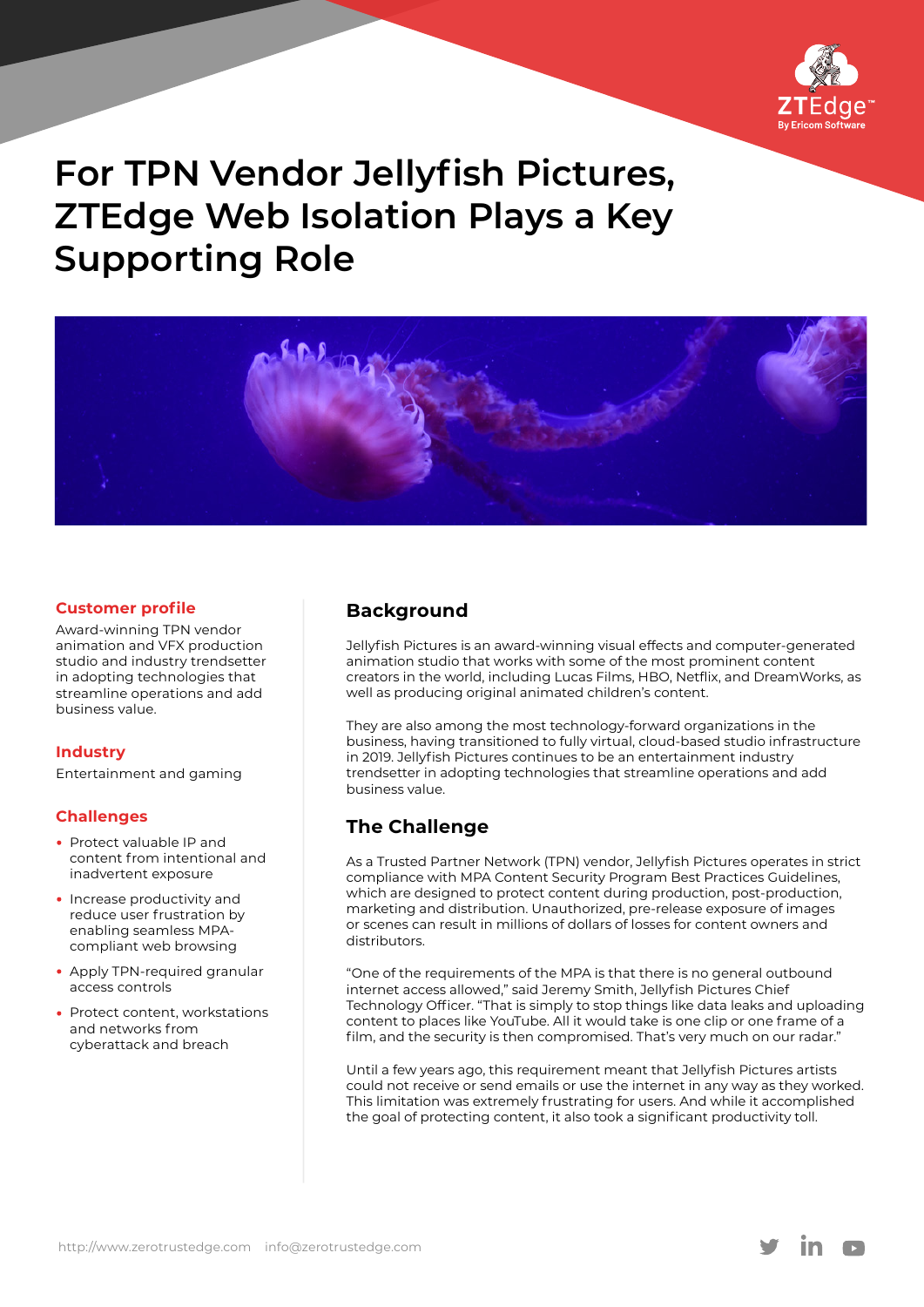

#### **Results**

- TPN-compliant, highperformance internet access increased user productivity and reduced frustration while preventing exposure of valuable IP
- Simple management interface enables granular control of browser activity, including website categories and sites that can be accessed and types and sizes of files that can be shared

Air-gapping endpoints from internet prevents hackers, ransomware and other

malware from reaching studio network and content

# $\epsilon$ **"We have seen a number of studios**

**using the Ericom solution, including Jellyfish Pictures, and are pleased with the role the technology plays in satisfying key parts of their TPN security compliance** 

**requirements."**

**Mathew Gilliat‑Smith**, EVP, Convergent Risks



# **The Remote Browser Isolation Update**

More recently, the MPA updated its security best practice guidelines to permit internet and webmail access via remote browser isolation (RBI). RBI airgaps studio workstations from the internet by creating a virtual web browser in an isolated container in the cloud or on a remote server, and sending only safe rendering data to the user endpoint. In effect, it is equivalent to using a different device to access the internet -- only on the same workstation.

Critically for creative content production studios like Jellyfish Pictures, RBI solutions also enable policy-based control of which sites can be accessed, what files (if any) can be shared via the web or email, and under which conditions browser functions such as printing, copying and pasting can – or cannot -- be used. This enables TPN vendors to eliminate risk of content exfiltration via email or, for instance, cloud storage or social media sites. Policies may be individualized or category-based, enabling greater privileges for the few individuals trusted to transfer content to and from Jellyfish customers and partners.

In addition to safeguarding valuable content, RBI protects studio endpoints and networks from malware, viruses and ransomware that are spread via the web. No active code from the internet ever reaches user endpoints. Any malicious content, such as data-stealing malware or ransomware, within websites that users visit remains in the isolated browser and is destroyed once the user stops interacting with the site.

# **Two Steps Forward, One Step Back**

"

Jellyfish Pictures seized the opportunity to increase productivity by enabling users to access email and visit websites that they need. They implemented a RBI solution that was, at the time, the choice of many TPN vendors.

Initially, users were extremely pleased with their newly granted ability to use email and the web from their workstations. Within a short time, however, many grew frustrated with the quality of the browsing experience.

> **"We have used several different products to try to get around the limitations on internet use, but there were always performance-level issues. For example, the audio did not work correctly, or when you were scrolling, the frame rate was really jagged. Users basically felt like they were being held back as they browsed. That's what we needed to solve."**

**Jeremy Smith**, Chief Technology Officer, Jellyfish Pictures